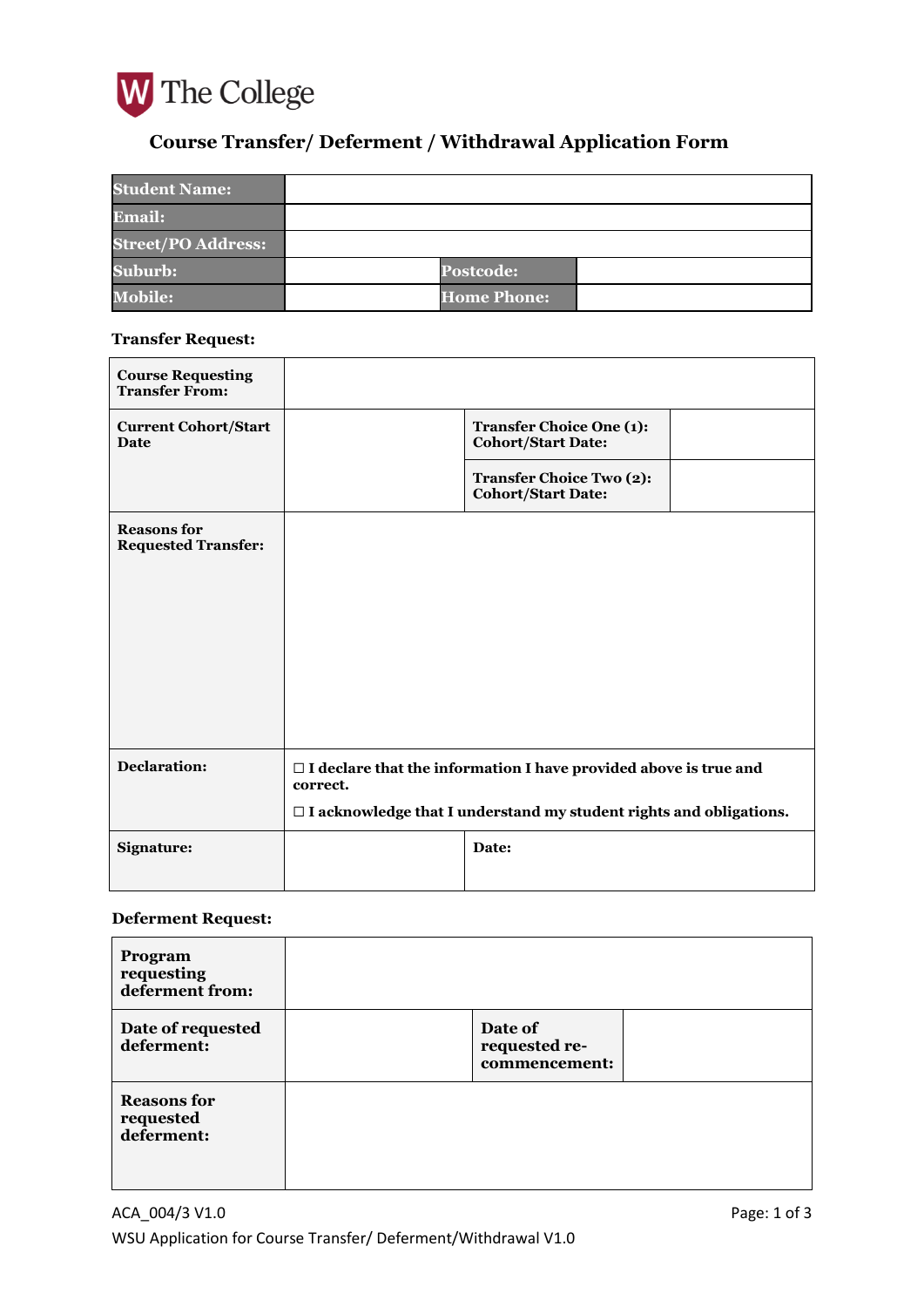

| Declaration: | $\Box$ I declare that the information I have provided above is true and<br>correct. |       |
|--------------|-------------------------------------------------------------------------------------|-------|
|              | $\Box$ I acknowledge that I understand my student rights and obligations.           |       |
| Signature:   |                                                                                     | Date: |
|              |                                                                                     |       |

#### **Withdrawal Request:**

| <b>Program requesting</b><br>withdrawal from:  |                                                                                                                                                                  |  |
|------------------------------------------------|------------------------------------------------------------------------------------------------------------------------------------------------------------------|--|
| Date of requested<br>withdrawal:               |                                                                                                                                                                  |  |
| <b>Reasons for</b><br>requested<br>withdrawal: |                                                                                                                                                                  |  |
| <b>Declaration:</b>                            | $\Box$ I declare that the information I have provided above is true and<br>correct.<br>$\Box$ I acknowledge that I understand my student rights and obligations. |  |
| Signature:                                     | Date:                                                                                                                                                            |  |

# **Review and Decision:**

| <b>Name of decision</b><br>maker:         |  |
|-------------------------------------------|--|
| <b>Position / Authority:</b>              |  |
| Nature of request by<br>student:          |  |
| Review of the student's<br>circumstances: |  |